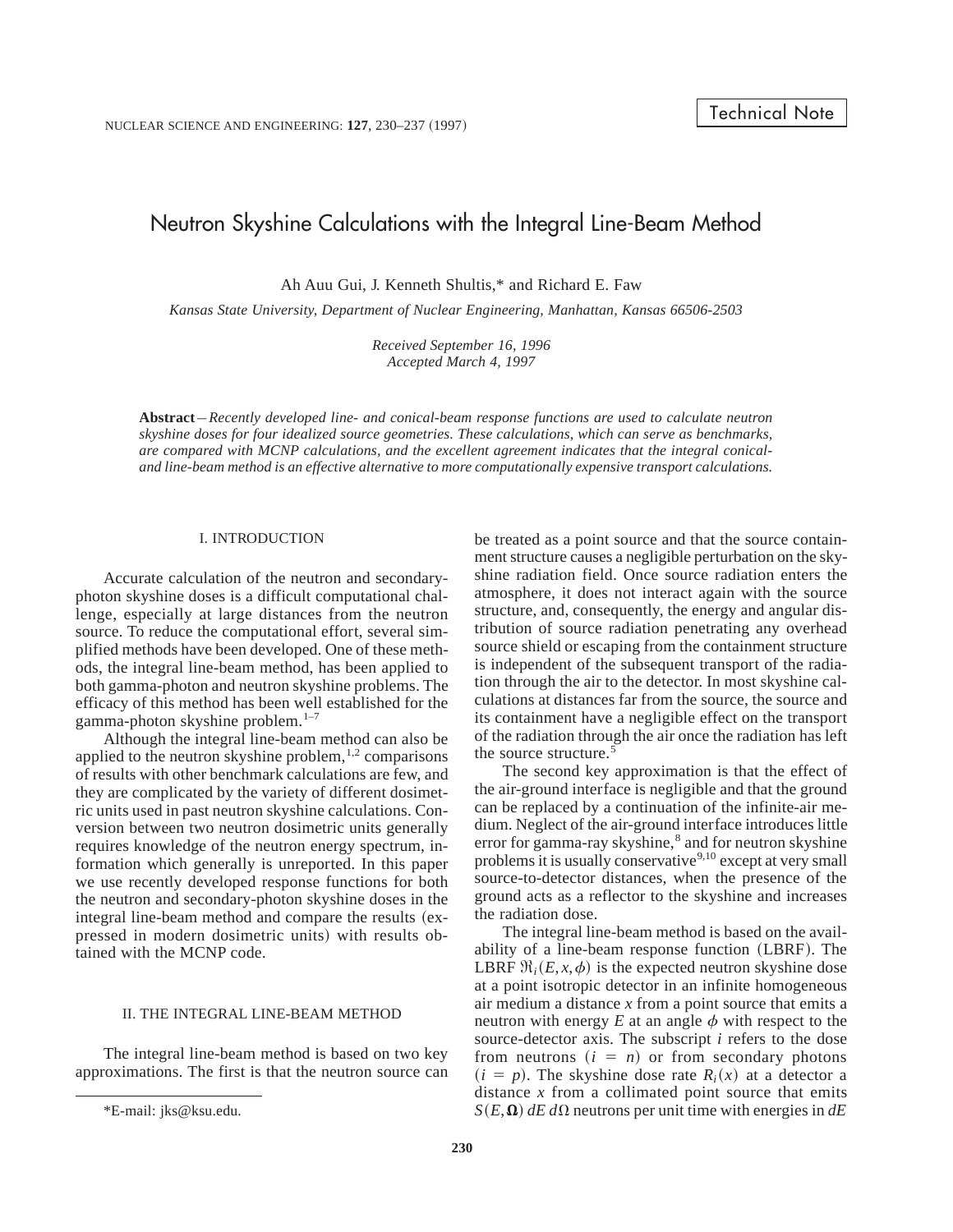about *E* into directions  $d\Omega$  about  $\Omega$  is found by integrating the LBRF over all source energies and over all radiation emission directions allowed by any source collimation, namely,

$$
R_i(x) = \int_0^\infty dE \int_0^{2\pi} d\psi \int_0^{\theta_{max}(\psi)} d\theta \sin \theta S[E, \mathbf{\Omega}(\theta, \psi)]
$$
  
  $\times \Re_i[x, E, \phi(\theta, \psi)]$  (1)

Here  $\theta$  and  $\psi$  are the polar and azimuthal angles of  $\Omega$  in a spherical coordinate system centered at the source and with the upward vertical as the polar axis. The emission angle  $\phi$  is related to  $\theta$  and  $\psi$  by<sup>4,6</sup>

$$
\cos \phi = \mathbf{\Omega} \cdot \mathbf{u} = \sin \theta \cos \psi \cos \zeta + \cos \theta \sin \zeta , \quad (2)
$$

where  $\Omega$  is a unit vector in the neutron emission direction, *u* is a unit vector from the source toward the detector, and  $\zeta = \tan^{-1}(h/x)$ , in which *h* is the detector height less the source height. For a shielded source,  $S(E, \Omega)$  in Eq.  $(1)$  describes the neutrons penetrating the shield into the atmosphere.

For the special case where the source is symmetric about the azimuth, i.e.,  $S(E, \Omega) \rightarrow S(E, \theta)$ , and the source and detector are at the same elevation, the skyshine dose of Eq.  $(1)$  for an infinite-air medium reduces to

$$
R_i(x) = 2\pi \int_0^\infty dE \int_0^{\theta_{max}} d\theta \sin \theta S(E, \theta) \Re_{ci}(x, E, \theta) ,
$$
\n(3)

in which the conical-beam response function (CBRF)  $R_{ci}(x, E, \theta)$  is related to the LBRF by

$$
\mathfrak{R}_{ci}(x,E,\theta) = \frac{1}{2\pi} \int_0^{2\pi} d\psi \, \mathfrak{R}_i(x,E,\phi) , \qquad (4)
$$

where  $\phi = \cos^{-1} (\sin \theta \cos \psi)$ .

The angular integrals in Eqs.  $(1)$  and  $(3)$  are readily evaluated numerically by using Monte Carlo methods $^{1,2}$ or by using standard numerical quadrature. $3-7$  The integration over the source energy is usually treated by a discretization approximation wherein source neutrons are assigned to energy bins, each of which is treated separately as a monoenergetic source. The results for each bin are then summed to give the total skyshine dose.

## *II.A. Approximation of the Response Functions*

Critical to the integral line-beam method is a simple approximation of the LBRF and the CBRF. It has been found that the neutron and secondary-photon LBRFs can be approximated well for neutron source energies from 0.01 to 14 MeV in air of density  $\rho$  by<sup>1,10</sup>

$$
\mathfrak{R}_i(x, E, \phi) = E(\rho/\rho_o)^2 (\rho x/\rho_o)^c
$$
  
× exp $(a + b\rho x/\rho_o)$ ,  $i = n, p$ . (5)

Here the reference density  $\rho_o = 1.20 \text{ g}/\ell$ .

NUCLEAR SCIENCE AND ENGINEERING VOL. 127 OCT. 1997

Although the CBRF may be calculated numerically from Eq.  $(4)$  using the approximate LBRF of Eq.  $(5)$  and numerical integration, it is more efficient in integral linebeam calculations to use directly an approximation of the neutron and secondary-photon CBRFs. For source neutrons with energies between 0.01 and 14 MeV, the secondary-photon CBRF  $\Re_{cp}(x, E, \theta)$  can be approximated by the empirical function of Eq.  $(5)$ . The neutron CBRF can be approximated by $10$ 

$$
\Re_c(x, E, \theta) = E(\rho/\rho_o)^2 e^a (\rho x/\rho_o)^{b(\rho x/\rho_o)+c} . \quad (6)
$$

Compilations of the parameters *a*, *b*, and *c* in these approximations for 14 discrete energies between 0.01 and 14 MeV and for multiple emission angles are available.<sup>11,12</sup> The compilations give the skyshine dose in three modern dosimetric units, namely, the effective dose equivalent for an anthropomorphic phantom (AP iradiation geometry) and the dose equivalents on the principal axis at a depth of 10 mm for radiation incident in plane parallel beam (PAR) and isotropic (ISO) irradiation geometries on the ICRU sphere. The fluence-to-dose conversion factors were taken from Ref. 13. A double interpolation scheme can be used to make these approximations continuous in all three independent variables.<sup>10</sup>

## III. APPLICATION TO THREE SIMPLE SKYSHINE PROBLEMS

In this section, the use of recently developed approximate response functions $11,12$  for the neutron skyshine problem is demonstrated and results are compared with MCNP calculations for a point isotropic monoenergetic neutron source in four idealized skyshine geometries. For such a source,  $S(E', \mathbf{\Omega}) = S_n \delta(E' - E)/4\pi$ , where *E* is the energy of source neutrons and  $S_n$  is the source strength. The energy integrals in Eqs.  $(1)$  and  $(3)$  are thus avoided. The four geometries considered in this technical note are  $(a)$  a source on the axis of a roofless cylindrical shield  $(\text{open silo})$ ,  $(b)$  a source behind an infinite-wall shield,  $\alpha$  a source inside a roofless rectangular shield, and  $\alpha$ a point isotropic source in an infinite-air medium. All of the shields collimating the sources are assumed to be black; that is, all neutrons or photons reaching the shields are completely absorbed.

The MCNP (Ref. 14) calculations were performed using version 4A and the ENDF/B-V cross sections distributed with the code. The integral line-beam calculations were performed with the SKYNEUT code,<sup>15</sup> which uses the response functions recently developed by Shultis and  $Faw^{11}$  and Gui, Shultis, and  $Faw^{10}$  For all calculations, dry air of mass density 1.20  $g/\ell$  at 20°C and 1 atm was specified with the ANSI-6.4.3 (Ref. 16) composition, which is, by mass fraction, nitrogen 0.75519, oxygen 0.23179, carbon 0.00014, and argon 0.01288. The effect of the air-ground interface was neglected, with all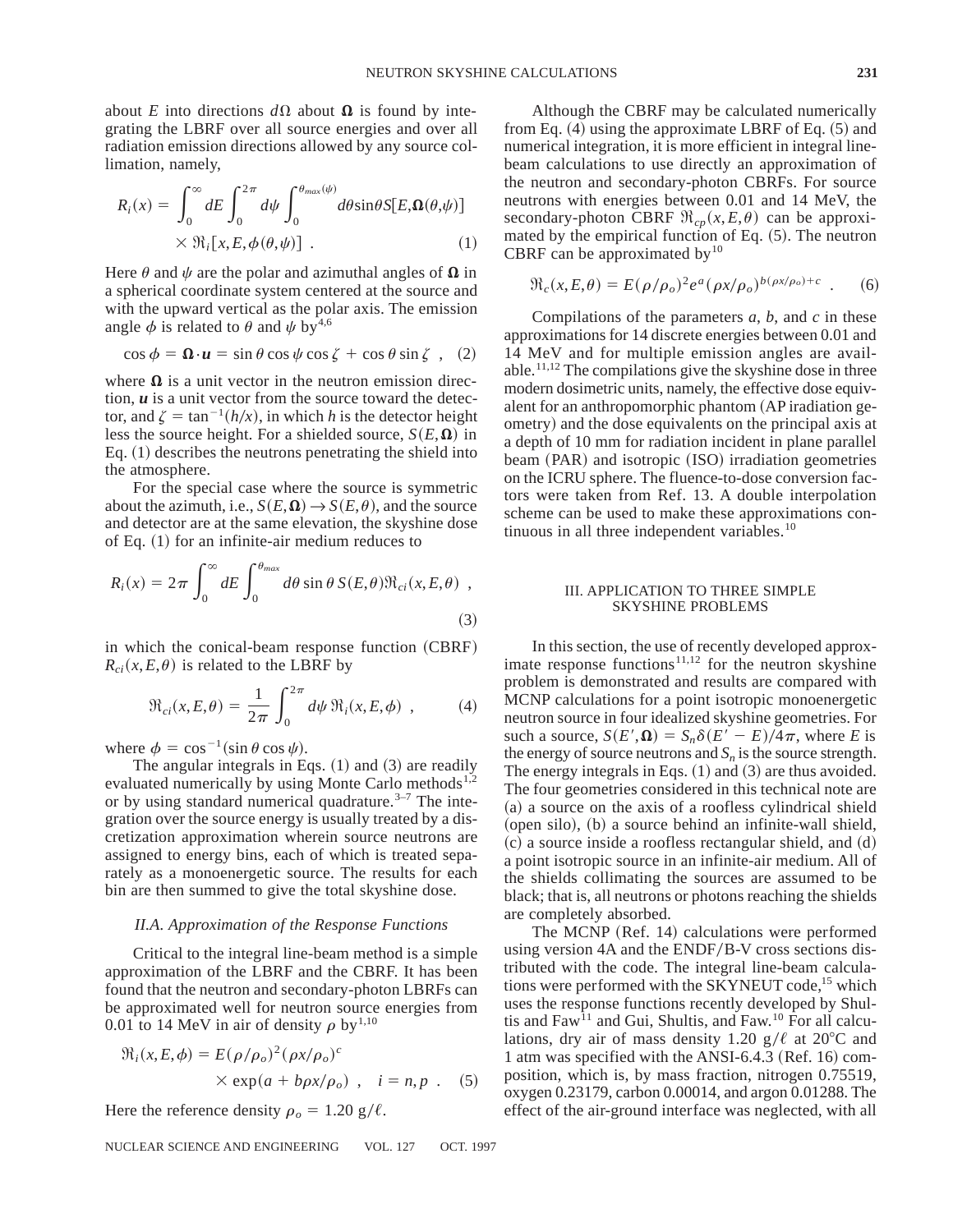calculations being based on an infinite-air medium. Perturbations caused by the air-ground interface and air humidity are discussed elsewhere.<sup>9,10</sup>

The dose unit employed in all the following examples is the effective dose equivalent for an anthropomorphic phantom (AP irradiation geometry) with the fluenceto-dose conversion factors taken from Ref. 13. However, it should be noted that the neutron (but not the secondaryphoton) dose is also multiplied by a factor of 2 as recommended in Ref. 17. This doubling of the ICRP-51 neutron dose is in conflict with current U.S. regulatory practice, which rejects the ICRP-45 recommendation and uses unmodified NCRP-38 conversion factors.<sup>18</sup>

#### *III.A. Open-Silo Geometry*

In this problem, a point isotropic monoenergetic neutron source is shielded by a roofless cylindrical black wall  $(silo)$  of inner radius  $r$ , as shown in Fig. 1. The source, which emits monoenergetic neutrons of energy *E*, is located on the axis of the silo at a vertical distance  $h<sub>s</sub>$  below the silo top. A detector is located at a vertical distance  $h_d$  below the silo top and at a radial distance x from the silo axis. For this problem, a positive  $h_s$  (or  $h_d$ ) denotes the source (or detector) is below the silo top, while a negative  $h_s$  (or  $h_d$ ) denotes the source (or detector) is above the silo top. For this geometry with azimuthal symmetry, Eq.  $(1)$  simplifies to give the skyshine dose at a distance *d* from the source as

$$
R_i(d) = \frac{S_n}{2\pi} \int_0^{\pi} d\psi \int_{\omega_o}^1 d\omega \, \Re_i(d, E, \phi) \quad , \tag{7}
$$

where  $\omega \equiv \cos \theta$ ,  $\omega_o = \cos \theta_{max}$ , and  $\theta_{max}$  is the maximum polar angle at which neutrons can escape the silo.



Fig. 1. Geometry for the open-silo skyshine problem. The point source is on the silo axis at the origin of the spherical coordinate system and at a vertical distance  $h<sub>s</sub>$  below the silo top. A detector is located at  $(x, h_s - h_d, 0)$ . The silo wall is assumed to be black.

The subscript *i* denotes the skyshine dose attributed to the radiation of type  $i$  ( $i = n$  for neutrons, and  $i = p$  for secondary photons). For this geometry, cos  $\phi$  is given by Eq.  $(2)$ , and

$$
d = [x^2 + (h_s - h_d)^2]^{1/2} , \qquad (8)
$$

$$
\zeta = \tan^{-1} \left[ (h_s - h_d) / x \right] , \qquad (9)
$$

and

$$
\omega_o \equiv \cos \theta_{max} = h_s/(r^2 + h_s^2)^{1/2} \quad . \tag{10}
$$

Figures 2 and 3 compare the skyshine dose calculated by the MCNP code with that determined using the integral line-beam method. The results shown are for an open silo of 2-m inner radius, with the source and the detector at the same elevation ( $h_s = h_d = 1$  m). The excellent agreement between the two sets of results shows that the integral line-beam method could be used to estimate the skyshine dose economically with acceptable accuracy.

It can be seen from Fig. 2 that the line-beam method results agreed very well with the MCNP results for neutrons with energy  $\geq 3.25$  MeV. For the 3.25-MeV neutrons, the MCNP results for the secondary photons at  $x \leq 300$  m are not shown because their relative errors exceed 20%, higher than the maximum recommended value of  $10\%$  (Ref. 14). Figure 3 illustrates the effect of changing the source elevation. As expected, the skyshine dose decreases as the source is lowered into the silo. For



Fig. 2. Comparison of the MCNP and integral line-beam method results for an open silo of 2-m inner radius. Results shown are for point isotropic monoenergetic neutron sources on the silo axis and 1 m below the silo top. The point isotropic detector is also 1 m below the silo top.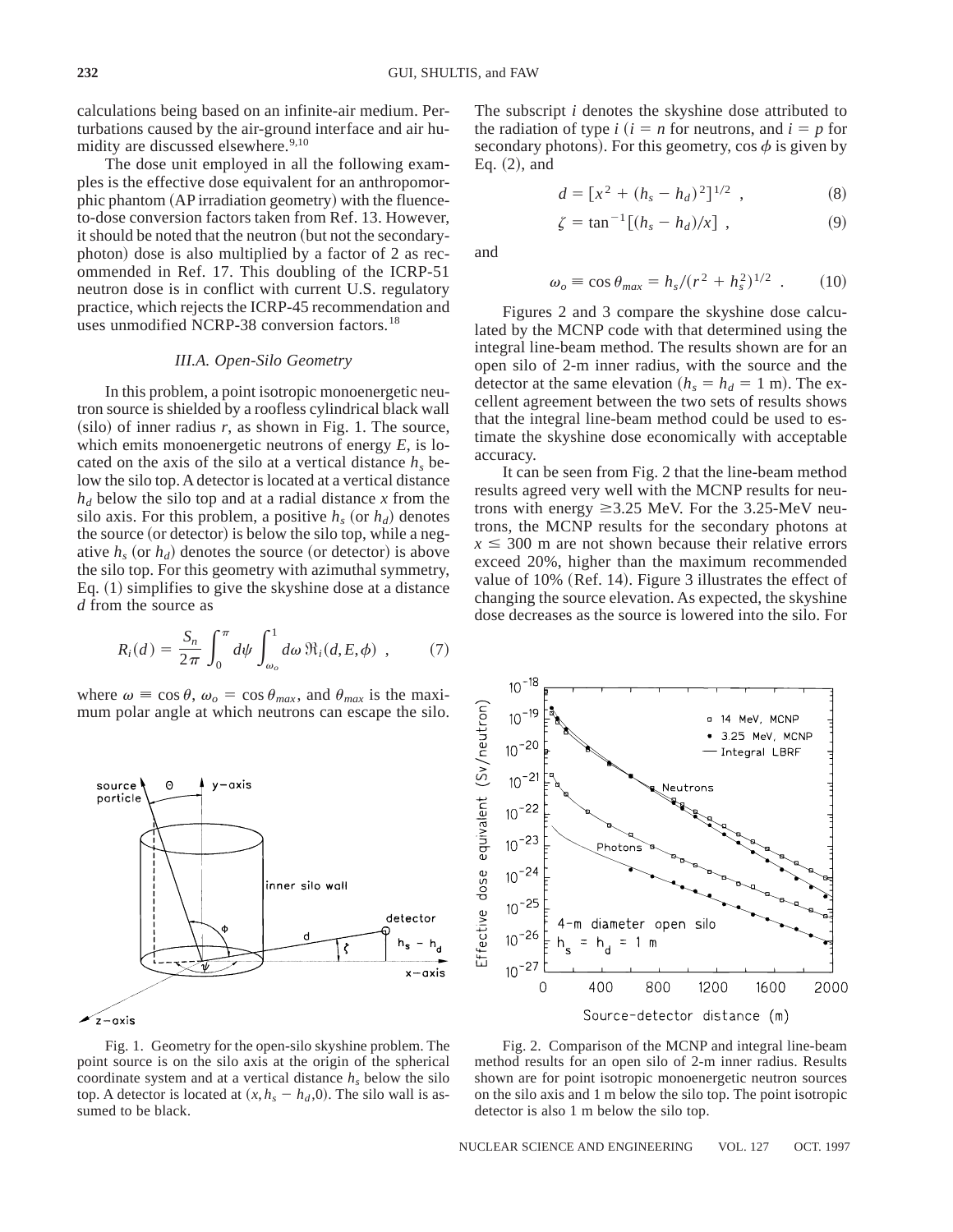

Fig. 3. Comparison of the MCNP and integral line-beam results for an open silo of 2-m inner radius. Results shown are for 0.05-MeV point isotropic neutron sources at 1 and 5 m below the silo top and on the silo axis. For both cases,  $h_d = h_s$ .

0.05-MeV neutrons, the integral line-beam method results based on the approximate LBRFs are slightly higher than the MCNP results at  $x \leq 300$  m. The secondaryphoton dose decreases as *x* decreases at  $x \le 150$  m. This is because the neutron energy is below the inelastic scattering thresholds for oxygen and nitrogen. In addition, at this distance, only a small fraction of the source neutrons are thermalized and are thus available for the production of capture gamma radiations.

The calculated skyshine dose using the integral linebeam method only accounts for the skyshine dose due to neutrons emitted from the source with a polar angle  $\theta \leq$  $\theta_{max}$  (i.e.,  $\omega \ge \cos \theta_{max}$ ), which is determined by the silo wall. Contributions from neutrons emitted with a polar angle  $\geq \theta_{max}$  that first scatter from the silo wall and then reach the detector are neglected. However, this underestimation is compensated somewhat by neglecting the shielding of neutrons emitted with a polar angle  $\theta \leq \theta_{max}$ and that are scattered by air inside the silo before traveling skyward. These simplifications, however, do not cause serious error in the far-field skyshine dose.<sup>6</sup>

Because the silo problem has azimuthal symmetry, the skyshine dose can be evaluated from Eq.  $(3)$  using the CBRF. For this monoenergetic silo problem, Eq.  $(3)$ reduces to

$$
R_i(d) = \frac{S_n}{2} \int_{\omega_o}^1 d\omega \, \Re_{ci}(d, E, \theta) \quad . \tag{11}
$$

This equation is readily evaluated numerically using Gaussian quadrature. Figure 4 presents the results eval-

uated for neutron sources  $(14-$  and  $3.25-MeV$ ) on the vertical axis of a silo  $(2-m)$  inner radius) and located 1 m below the silo top. Also shown are the previous results obtained from MCNP and integral line-beam method calculations. As expected, excellent agreement among the three sets of results is obtained. However, the integral conical-beam method results are closer to the MCNP results than those obtained using the integral line-beam method. For the 3.25-MeV neutrons, the LBRF overestimates the secondary-photon dose at source-detector distance  $x \le 500$  m. Actually, both the LBRF and the CBRF for the secondary photons produced by the 3.25-MeV source neutrons are not very accurate for  $x \le 300$  m, and their use at these distances should be undertaken with caution. Fortunately, because the secondary-photon doses at these distances are normally  $\leq 1\%$  of the total dose, their use will not result in serious error in the total skyshine dose.

## *III.B. Infinite-Wall Geometry*

Figure 5 depicts the geometry of the skyshine problem for a point isotropic monoenergetic neutron source located at a perpendicular distance *r* behind an infinite black wall and at a vertical distance  $h_s$  measured from the horizontal plane touching the top of the wall. A detector, located on the opposite side of the wall, is at a horizontal distance  $z_d$  measured normally from the *x* axis and at a vertical distance  $h_d$  beneath the same horizontal plane through the top of the wall. For this geometry, Eq.  $(1)$  reduces to



Fig. 4. Integral conical-beam method results for the opensilo skyshine problem. Also shown are results of Fig. 2 obtained using the integral line-beam method and results calculated directly using the MCNP code.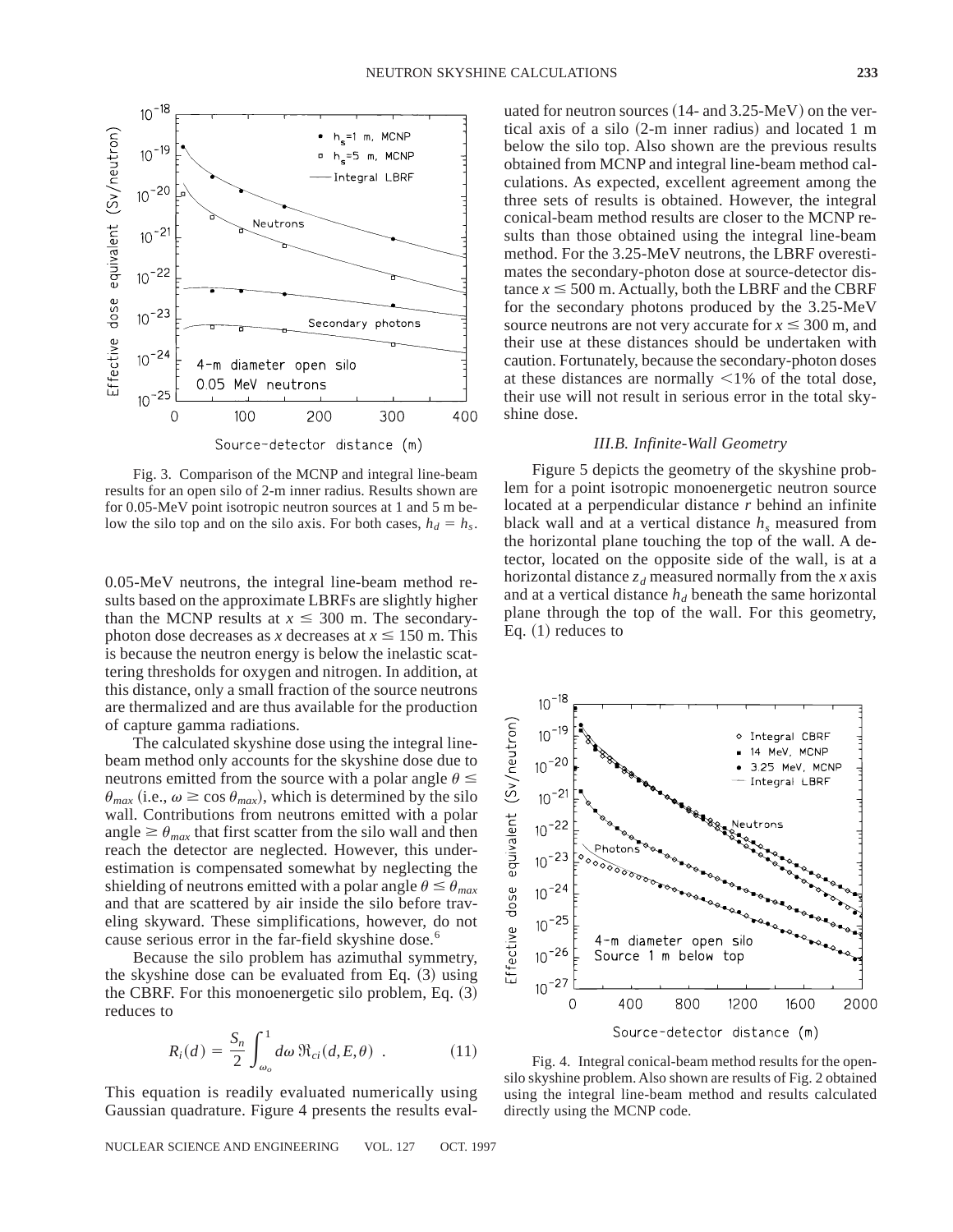

Fig. 5. Geometry for the infinite black wall problem. A point isotropic neutron source is located at a distance *r* behind the wall and a vertical distance  $h_s$  below the top of the wall. A detector is located at  $(x_d, h_s - h_d, z_d)$ , while the source is located at the origin of the coordinate system.

$$
R_i(d) = \frac{S_n}{4\pi} \int_0^{2\pi} d\psi \int_{\omega_{min}}^1 d\omega \, \Re_i(d, E, \phi) \quad , \quad (12)
$$

where  $E$  is the energy of the neutrons emitted by the monoenergetic source. As before, the subscript *i* is used to denote the radiation type. This geometry has been analyzed by Shultis, Faw, and Deng<sup>6</sup> for the gamma-ray skyshine problem, and they have shown that

$$
d = [x_d^2 + (h_s - h_d)^2 + z_d^2]^{1/2}
$$
 (13)

and

$$
\zeta = \tan^{-1} \left[ \frac{h_s - h_d}{(x_d^2 + z_d^2)^{1/2}} \right] \,. \tag{14}
$$

Because the minimum value of  $\theta$  is 0 deg, the upper limit of  $\omega$ ,  $\omega_{max} = \cos \theta_{min}$ , is equal to 1. The determination of  $\omega_{min} = \cos \theta_{max}$  is slightly more involved. When the radiations are emitted in the direction toward the detector, that is, for the intervals ( $0 \le \psi \le \pi/2 + \xi$ ) and  $(3\pi/2 + \xi \leq \psi \leq 2\pi)$  where  $\xi = \tan^{-1}(z_d/x_d)$ ,  $\theta_{max}$ occurs when the beam just grazes the top of the wall. For these ranges,  $\theta_{max} = \tan^{-1}\{r/[h_s \cos(\psi - \xi)]\}$ . When the radiations are emitted away from the detector, that is, for the range  $(\pi/2 + \xi \leq \psi \leq 3\pi/2 + \xi)$ , it is assumed that all radiations emitted contribute to the skyshine dose and  $\theta_{max}$  becomes  $\pi/2$  (or  $\omega_{min} = 0$ ). Thus, the  $\theta_{max}$  for the infinite-wall geometry is given by

$$
\theta_{\text{max}} = \begin{cases}\n\tan^{-1}\left[\frac{r}{h_s \cos(\psi - \xi)}\right], \\
0 \le \psi \le \pi/2 + \xi, \\
3\pi/2 + \xi \le \psi \le 2\pi, \\
\pi/2, \quad \pi/2 + \xi \le \psi \le 3\pi/2 + \xi.\n\end{cases}
$$
\n(15)

The assumption that all of the radiations emitted in the direction away from the wall contribute to the skyshine dose tends to overestimate the actual skyshine dose because the initial portion of these backward beams is shielded by the infinite wall. However, because the contribution of the shielded portion of the backward beams is much smaller than the contribution from beams that are emitted toward the detector, the error due to the above assumption is usually small.<sup>6</sup>

Figure 6 presents the skyshine dose evaluated using the integral line-beam method together with the results calculated using the MCNP code. The results shown are for a 14-MeV point isotropic neutron source located at 1 m behind the infinite black wall and with a horizontal offset  $z_d$  of 0 m for three values of  $h_s$   $(h_s = h_d)$ : 0, 0.5, and 1 m. Again the agreement is remarkably good.

# *III.C. Open-Roof Rectangular Building Geometry*

Most radiation facilities are normally well shielded on the sides, while much less shielding is provided by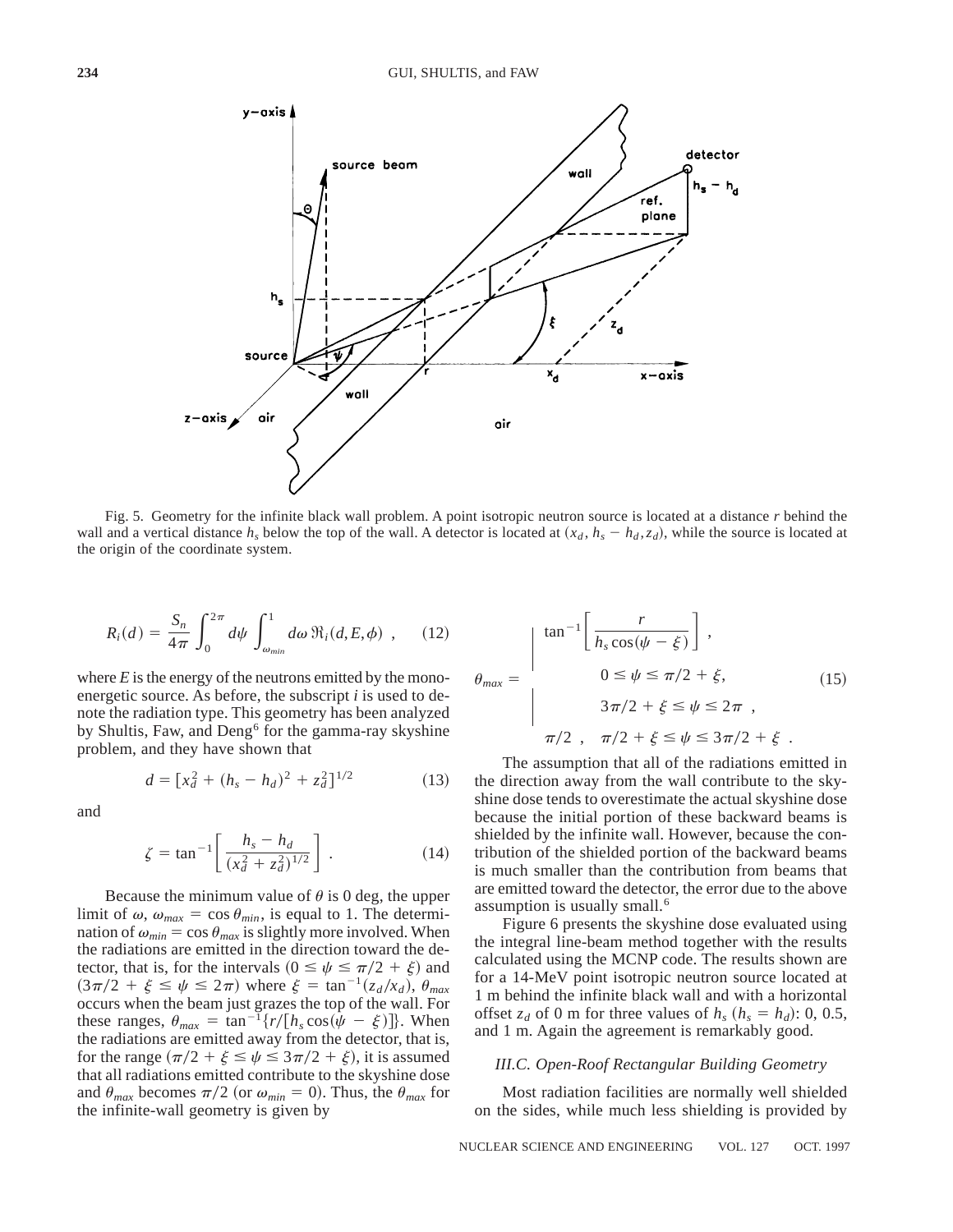

Fig. 6. Comparison of the MCNP (symbols) and the integral line-beam method results (lines) for the infinite-wall skyshine problem. The results are for a 14-MeV point isotropic neutron source located 1 m behind an infinite black wall and at a horizontal offset  $z_d$  of 0 m for three vertical distances below the top of the wall:  $h_s = 0$ , 0.5, and 1 m. In each case, the detector is at the source elevation.

the roof. Hence, the geometry analyzed here is of practical significance. The geometry of the problem is depicted in Fig. 7. A point isotropic monoenergetic neutron source is located on the *z* axis at a vertical distance *hs* below the horizontal plane through the top of the roof. The front and rear walls are located at distances  $x_2$  and *x*1, respectively, from the source. The right wall of the

building is located at a distance  $y_1$  from the source along the *y* axis, while the left wall is located at a distance *y*<sup>2</sup> from the source. A detector is placed at the coordinate  $(x_d, y_d, h_s - h_d)$ . For this geometry, the skyshine dose for radiation of type *i* at the detector is given by

$$
R_i(d) = \frac{S_n}{4\pi} \int_0^{2\pi} d\psi \int_{\omega_{min}(\psi)}^1 d\omega \, \Re_i(d, E, \phi) \quad . \quad (16)
$$

In Eq. (16),  $\omega_{min}$  is a function of the azimuthal angle  $\psi$ . It can be shown that the following relations hold:

$$
d = [(x_2 + x_d)^2 + (h_s - h_d)^2 + y_d^2]^{1/2}
$$
 (17)

and

$$
\zeta = \tan^{-1} \left\{ \frac{h_s - h_d}{\left[ (x_2 + x_d)^2 + y_d^2 \right]^{1/2}} \right\} \ . \tag{18}
$$

The angle between the emission direction and the sourcedetector axis,  $\phi$ , is still given by Eq. (2).

As for the infinite-wall case, it is obvious that the minimum value of the polar angle  $\theta$  is 0 deg; thus  $\omega_{max} = 1$ . There are four possible values for  $\theta_{max}$ , which occur when the source beam just clears the top corners of the rectangular room. With  $\xi = \tan^{-1} [y_d / (x_2 + x_d)],$ the azimuthal angles corresponding to these four values are denoted by  $\psi_1, \psi_2, \psi_3$ , and  $\psi_4$ , which can be shown to be $<sup>6</sup>$ </sup>

$$
\psi_1 = \tan^{-1}(y_1/x_2) - \xi \tag{19}
$$

$$
\psi_2 = \tan^{-1}(x_1/y_1) + \pi/2 - \xi \tag{20}
$$

$$
\psi_3 = \tan^{-1}(y_2/x_1) + \pi - \xi \tag{21}
$$

and

$$
\psi_4 = \tan^{-1}(x_2/y_2) + 3\pi/2 - \xi \tag{22}
$$



Fig. 7. Geometry for roofless rectangular building. The source is on the *z* axis at a vertical distance *hs* below the horizontal plane through the top of the building. A detector is placed at the coordinates  $(x_d, y_d, h_s - h_d)$ .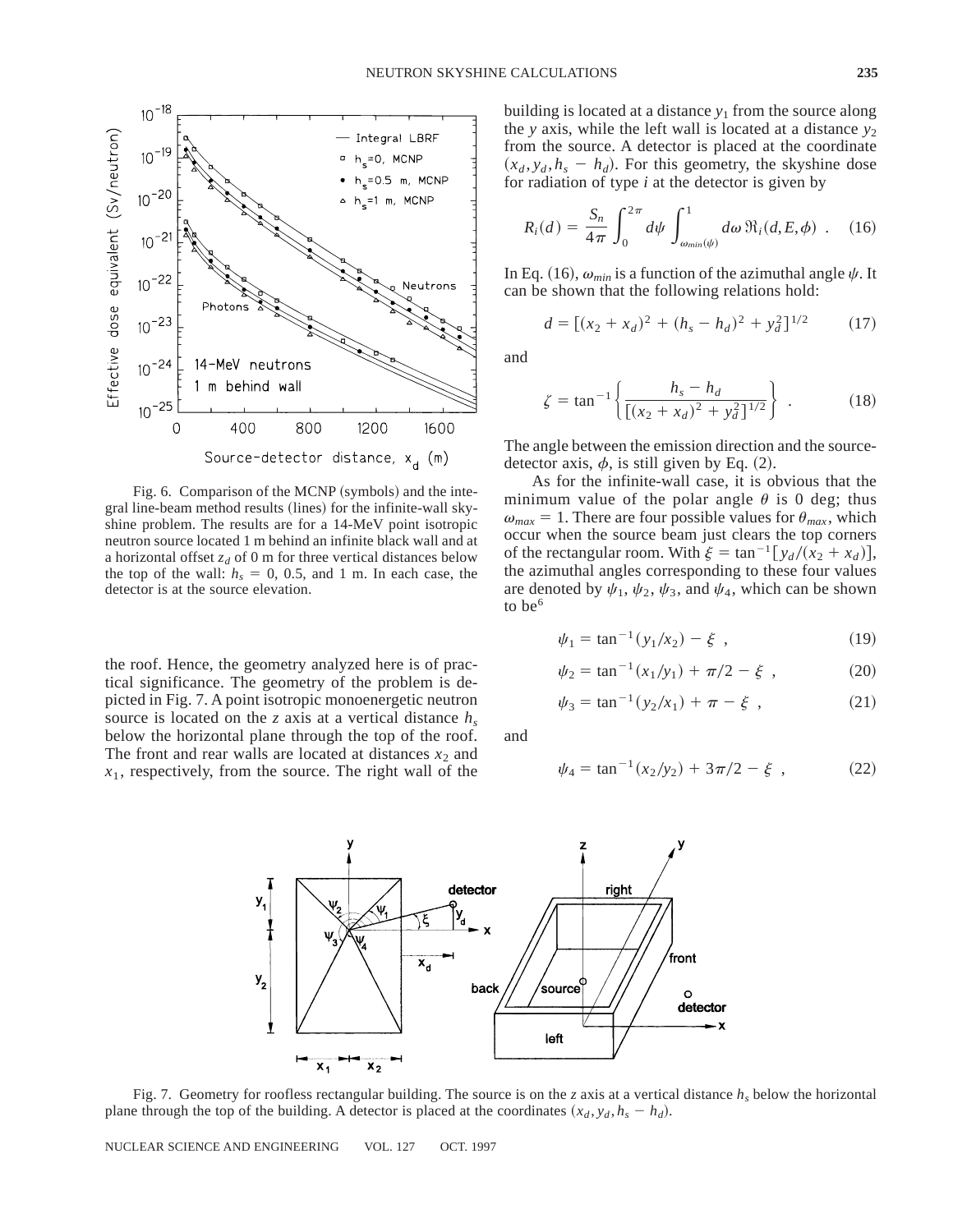and the maximum polar angles are

$$
\theta_{\max} = \begin{cases}\n\tan^{-1}\left[\frac{x_2}{h_s \cos(\psi + \xi)}\right], \\
\psi_4 - 2\pi \le \psi \le \psi_1, \\
\tan^{-1}\left[\frac{y_1}{h_s \cos(\psi + \xi - \pi/2)}\right], \\
\psi_1 \le \psi \le \psi_2, \\
\tan^{-1}\left[\frac{x_1}{h_s \cos(\psi + \xi - \pi)}\right], \\
\psi_2 \le \psi \le \psi_3, \\
\tan^{-1}\left[\frac{y_2}{h_s \cos(\psi + \xi - 3\pi/2)}\right], \\
\psi_3 \le \psi \le \psi_4.\n\end{cases}
$$
\n(23)

Two roofless rectangular building skyshine problems involving point isotropic monoenergetic neutron sources  $(14$  and 3.25 MeV) were analyzed using the MCNP code. The dimensions of the room  $(x \times y)$  were 3048  $\times$ 4572 cm  $(100 \times 150$  ft). The source was located on the z axis at 0.5 m below the top of the wall, with  $x_1 = x_2$  and  $y_1 = y_2$ . The detector was placed at the same elevation as the source. The skyshine dose as a function of  $x_d$  (with  $y_d = 0$  m) was then evaluated. The MCNP results are presented, together with the integral line-beam method results, in Fig. 8. It can be seen that the integral linebeam method results agree very well with the MCNP results. As before, the integral line-beam method results are slightly higher than the MCNP results for  $x \le 300$  m. Because small tally volumes were used in the MCNP calculations, the MCNP results for the secondary-photon dose for the 3.25-MeV neutron source were not reliable, and hence the results for these photons are not shown in Fig. 8.

### *III.D. Infinite-Air Geometry*

The last skyshine problem analyzed using the integral line-beam method is for a 14-MeV point isotropic neutron source in an infinite-air medium as described in Ref. 19. The total dose at a detector for this case is the sum of the uncollided and the collided doses. A simple computer program was written to calculate the uncollided neutron dose. The collided dose was evaluated using the integral line-beam method for the open-silo geometry with a 14-MeV source at the top of the silo  $(2\pi$  geometry). The same problem was also analyzed using the MCNP code. The two sets of results are presented in Fig. 9, which illustrates the excellent agreement between the results.



Fig. 8. Comparison of the MCNP (symbols) and the integral line-beam method results (lines) for the roofless rectangular room.

# IV. CONCLUSIONS

To demonstrate the application of the integral linebeam method for neutron skyshine problems, four skyshine problems involving simple geometries were



Fig. 9. Comparison of the MCNP and the integral linebeam method results for a 14-MeV point isotropic neutron source in an infinite-air geometry.